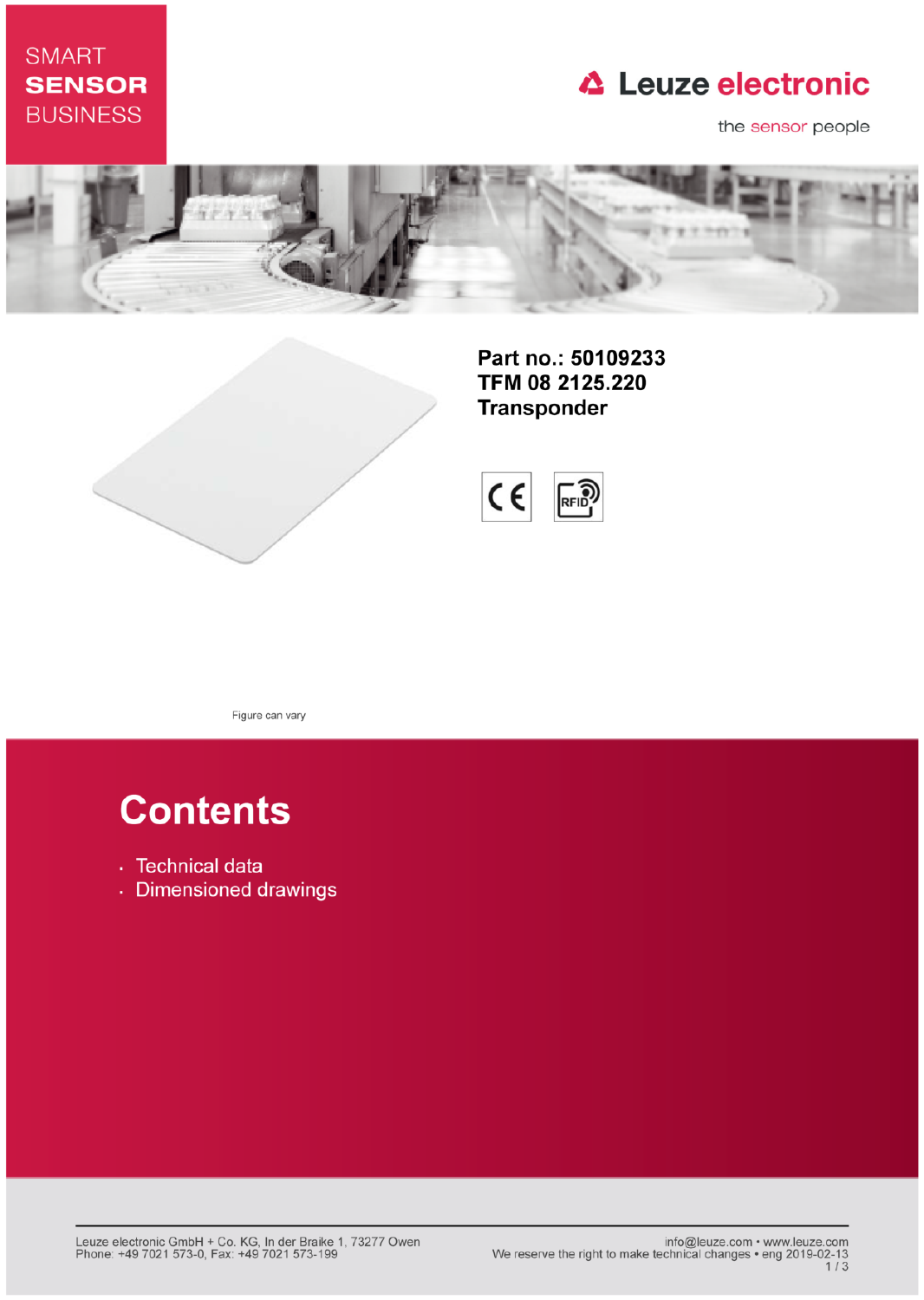### Part no.: 50109233 – TFM 08 2125.220 – Transponder

#### **Technical data**

| <b>Basic data</b>              |                      |
|--------------------------------|----------------------|
| Series                         | <b>TFM</b>           |
| Suitable for                   | <b>RFM</b>           |
| Chip                           | TagIT HFI            |
| Working frequency              | 13.56 MHz            |
|                                |                      |
| <b>Electrical data</b>         |                      |
| Performance data               |                      |
| Memory access                  | Read/Write           |
| Memory size                    | 256 B                |
| Memory block                   | 32 Piece(s)          |
| Memory block size              | 8 B                  |
| Storage time                   | 50 ms                |
|                                |                      |
| <b>Certifications</b>          |                      |
| Standards applied              | ISO 15693            |
|                                |                      |
| <b>Mechanical data</b>         |                      |
| Design                         | Card                 |
| Dimension (W x H x L)          | 54 mm x 1 mm x 86 mm |
| Housing material               | Plastic, PET         |
| Net weight                     | 50 g                 |
|                                |                      |
| <b>Environmental data</b>      |                      |
| Ambient temperature, operation | $-20$ 70 °C          |
| Ambient temperature, storage   | -25 $\dots$ 85 °C    |
|                                |                      |
| <b>Certifications</b>          |                      |
| Degree of protection           | IP 68                |
|                                |                      |
| <b>Classification</b>          |                      |
| Customs tariff number          | 85235200             |
| eCl@ss 8.0                     | 27289290             |
| eCl@ss 9.0                     | 27280402             |
| <b>ETIM 5.0</b>                | EC002996             |
| <b>ETIM 6.0</b>                | EC002996             |

### **Dimensioned drawings**

All dimensions in millimeters